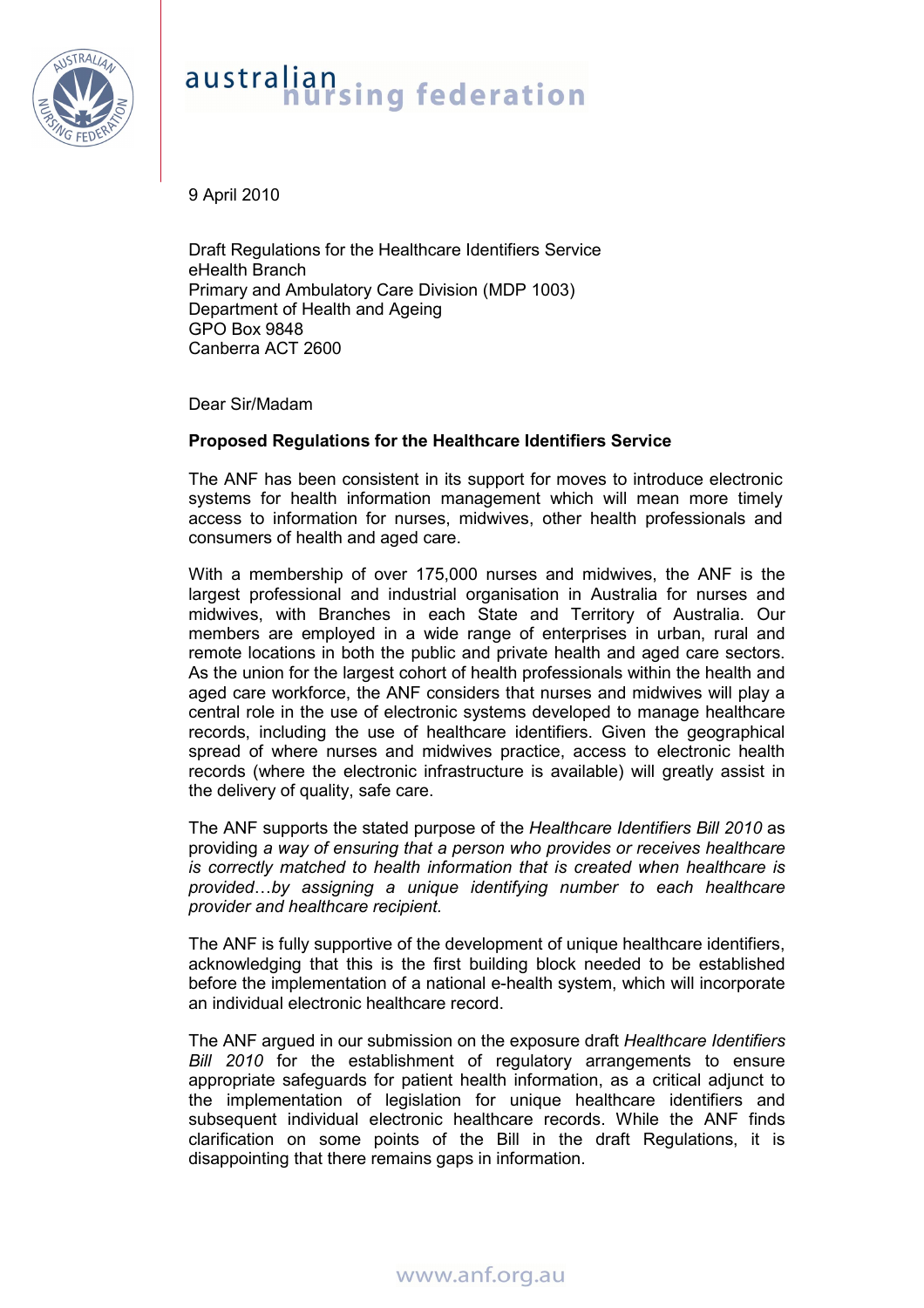It is noted from the Consultation paper that regulations have not been made in all areas identified in the Bill where regulations can be made. The ANF urges the Government to give serious consideration to issues raised in submissions to this consultation process regarding the need for additions to the regulations.

#### *Preliminary - Definitions*

The ANF considers that the definition of *classes of healthcare providers – individuals* accommodates some of our concerns in that groups such as Speech Pathologists and Audiologists, for whom it is entirely appropriate to be considered for the assigning of a individual provider identifiers, will be included under the category *members of a professional association.* The description under this category however, could apply to some health or aged care workers who may or may not need access to patient/client/resident records in their day to day practice, but are members of a professional organisation. The ANF notes that "a list of professional healthcare associations that meet the prescribed criteria will be developed and maintained for the HI Service." The ANF requests input into the development of that list in the interests of patient/client/resident safety.

The definition of *healthcare provider – organisations* still doesn't appear to apply to aged care facilities or be inclusive of anywhere that a health professional may be employed to provide health care - for example, a building site which employs an occupational health and safety nurse.

### *Assigning healthcare identifiers*

As above, the ANF is concerned that the Regulations do not differentiate between individual healthcare providers who are currently unregulated and for whom it is appropriate to be accessing patient/client/resident records and those for whom it is inappropriate. While the ANF welcomes Section 9(v) which will allow for inclusion of health professionals such as Speech Pathologists and Audiologists, we request that there be clearer wording and direction as to which currently unregulated workers will be issued with a HPI-I.

*Use and disclosure of identifying information for assignment of healthcare identifiers*  The ANF has supported the inclusion of penalties in the instance of unauthorised use or disclosure of a healthcare identifier. However, given the harshness of the penalties, the ANF has previously requested that the Regulations include processes and procedures to ensure healthcare professionals have an appeal process that would be followed regarding allegations of breaches of the Act. This appeal process is not evident in the draft Regulations.

With respect to the question on transition period for enforcement of penalties relating to Regulation 11, the ANF understands the balancing act between ensuring appropriate security of data and the need for time for implementation of management practices. The suggested two year time frame seems reasonable, with appropriate monitoring to safeguard against unauthorised access.